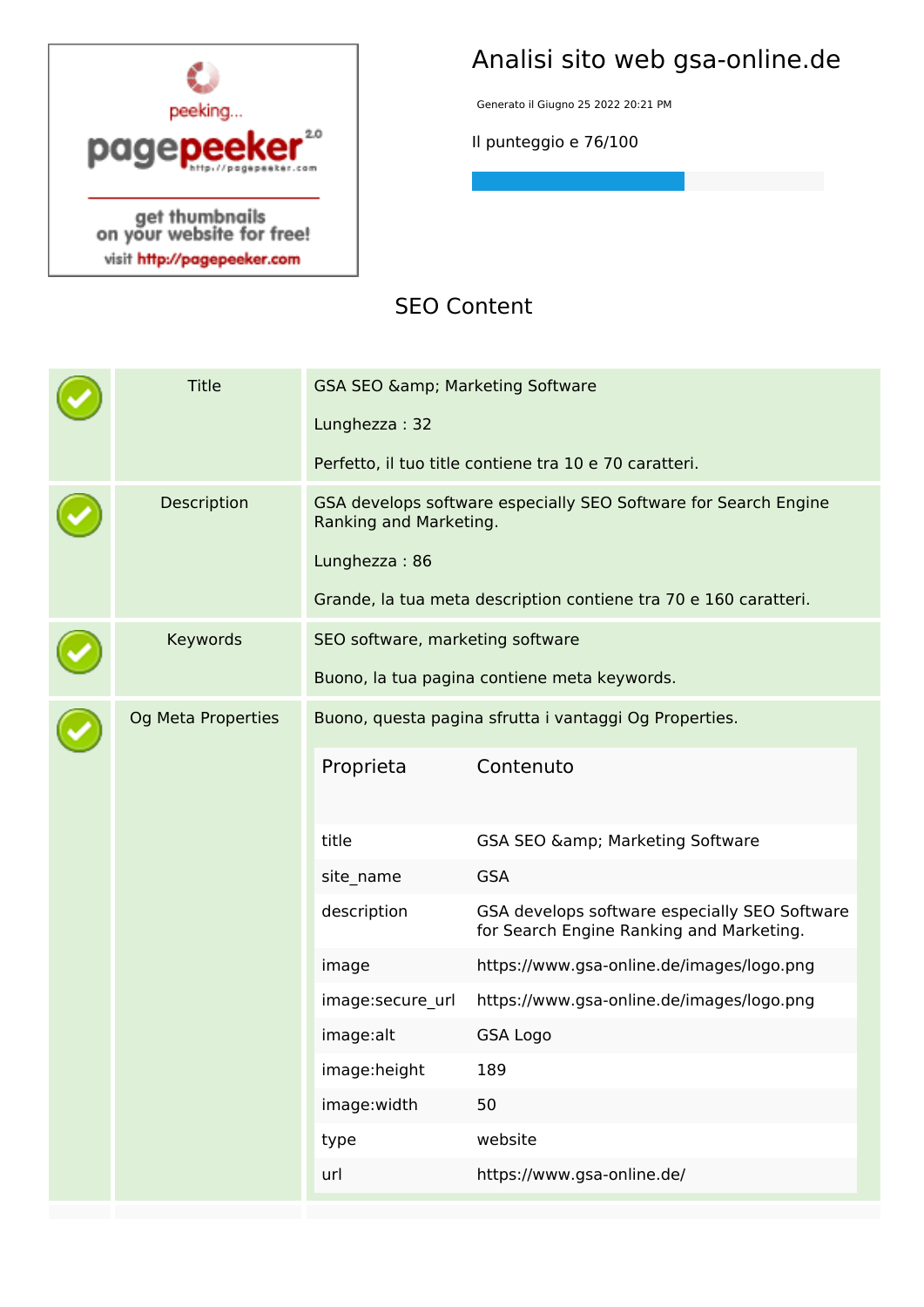## **SEO Content**

| Headings               | H1<br>1   | H <sub>2</sub><br>32                                                                                                                                                                                                                                                                                                                                                                            | H3<br>6                                                                                                                                                                                                                                                                                                                                                                                                                                                                                                                                                                                                                                                                                                                                              | H4<br>0 | H <sub>5</sub><br>$\Omega$ | H <sub>6</sub><br>0                                                    |
|------------------------|-----------|-------------------------------------------------------------------------------------------------------------------------------------------------------------------------------------------------------------------------------------------------------------------------------------------------------------------------------------------------------------------------------------------------|------------------------------------------------------------------------------------------------------------------------------------------------------------------------------------------------------------------------------------------------------------------------------------------------------------------------------------------------------------------------------------------------------------------------------------------------------------------------------------------------------------------------------------------------------------------------------------------------------------------------------------------------------------------------------------------------------------------------------------------------------|---------|----------------------------|------------------------------------------------------------------------|
|                        |           | • [H2] GSA News Reader<br>• [H2] GSA SEO Indexer<br>• [H2] GSA Proxy Scraper<br>• [H2] GSA PR Emulator<br>• [H2] GSA Image Spider<br>• [H2] GSA File Rescue<br>• [H2] GSA Buchhalter<br>• [H2] GSA Rental Pro<br>• [H2] GSA AV Guard<br>• [H2] Staff-FTP<br>• [H2] GENOM 2005<br>• [H2] About GSA<br>• [H2] Contact Us<br>• [H3] Analytics<br>• [H3] Legal<br>• [H3] Resources<br>• [H3] Follow | • [H1] Our Latest Product Updates<br>• [H2] GSA Content Generator<br>• [H2] GSA Search Engine Ranker<br>• [H2] GSA Website Contact<br>• [H2] GSA Object Counter<br>• [H2] GSA Keyword Research<br>• [H2] GSA URL Redirect PRO<br>• [H2] GSA Captcha Breaker<br>• [H2] GSA Object Motion Control<br>• [H2] GSA Backup Manager<br>• [H2] GSA Platform Identifier<br>• [H2] GSA Auto Website Submitter<br>• [H2] GSA Auto SoftSubmit<br>• [H2] GSA Image Analyser<br>• [H2] GSA Radio Stream Recorder<br>• [H2] GSA Photo Manager<br>• [H2] GSA Intelligent Control System<br>• [H2] GSA Image Analyser Batch Edition<br>• [H2] Advanced Pathway Painter<br>• [H2] What our customers say<br>• [H3] Software development<br>• [H3] Database development |         |                            |                                                                        |
| Images                 |           |                                                                                                                                                                                                                                                                                                                                                                                                 | Abbiamo trovato 122 immagini in questa pagina web.<br>Buono, molte o tutte le tue immagini hanno attributo alt                                                                                                                                                                                                                                                                                                                                                                                                                                                                                                                                                                                                                                       |         |                            |                                                                        |
| <b>Text/HTML Ratio</b> | Ratio: 7% |                                                                                                                                                                                                                                                                                                                                                                                                 |                                                                                                                                                                                                                                                                                                                                                                                                                                                                                                                                                                                                                                                                                                                                                      |         |                            |                                                                        |
|                        |           | di molto piu contenuto.                                                                                                                                                                                                                                                                                                                                                                         | Il rapporto testo/codice HTML di questa pagina e inferiore a 15                                                                                                                                                                                                                                                                                                                                                                                                                                                                                                                                                                                                                                                                                      |         |                            | percento, questo significa che il tuo sito web necessita probabilmente |
| Flash                  |           |                                                                                                                                                                                                                                                                                                                                                                                                 | Perfetto, non e stato rilevato contenuto Flash in questa pagina.                                                                                                                                                                                                                                                                                                                                                                                                                                                                                                                                                                                                                                                                                     |         |                            |                                                                        |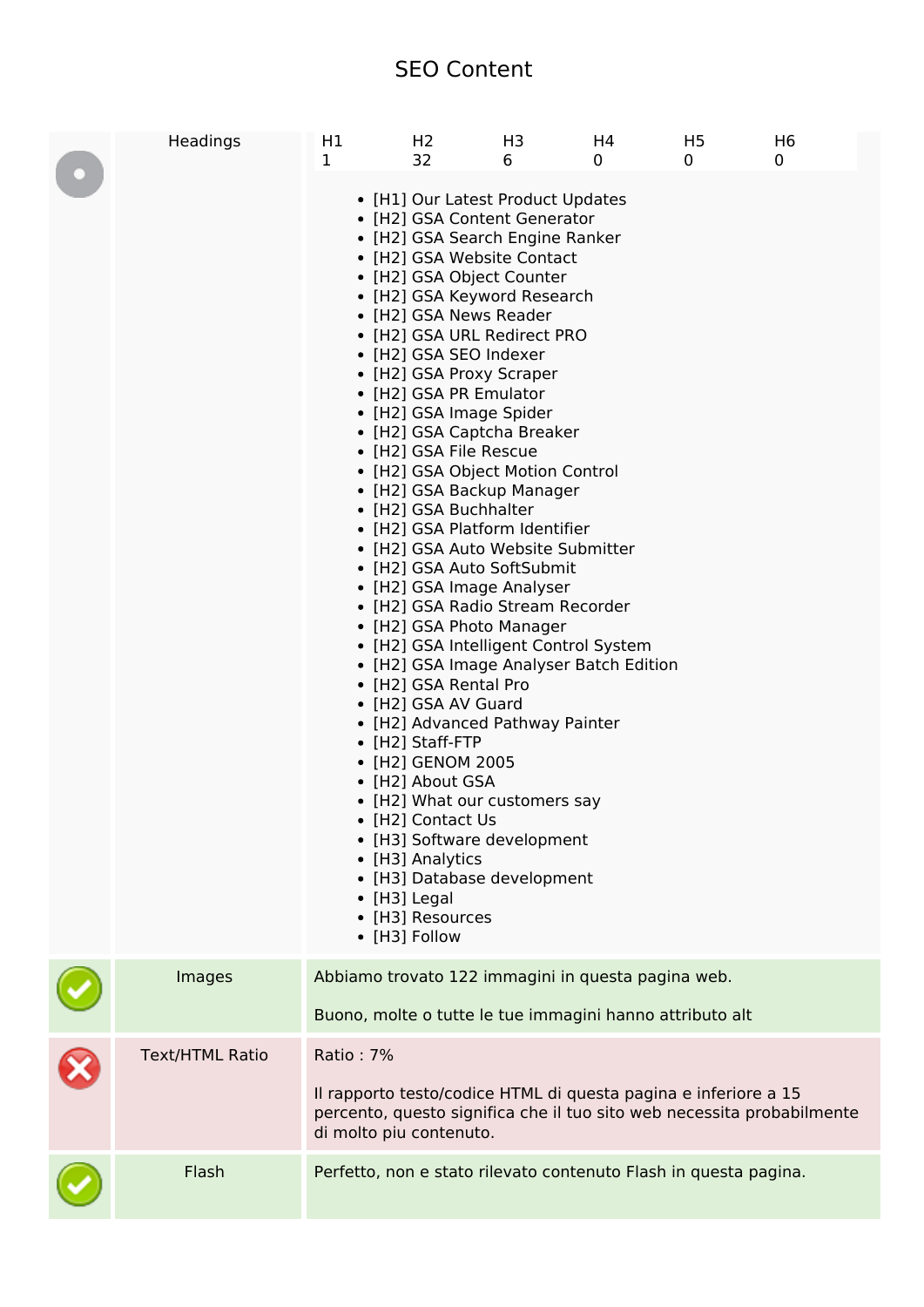## **SEO Content**

| <b>Iframe</b>                     | Grande, non sono stati rilevati Iframes in questa pagina.                                                             |
|-----------------------------------|-----------------------------------------------------------------------------------------------------------------------|
|                                   | <b>SEO Links</b>                                                                                                      |
|                                   |                                                                                                                       |
| <b>URL Rewrite</b>                | Buono. I tuoi links appaiono friendly!                                                                                |
| Underscores in the<br><b>URLs</b> | Abbiamo rilevato underscores nei tuoi URLs. Dovresti utilizzare trattini<br>per ottimizzare le pagine per il tuo SEO. |
| In-page links                     | Abbiamo trovato un totale di 51 links inclusi 1 link(s) a files                                                       |
| <b>Statistics</b>                 | External Links: noFollow 0%                                                                                           |
|                                   |                                                                                                                       |
|                                   | External Links: Passing Juice 11.76%                                                                                  |
|                                   | Internal Links 88.24%                                                                                                 |
|                                   |                                                                                                                       |

# **In-page links**

| Anchor                            | <b>Type</b> | Juice         |
|-----------------------------------|-------------|---------------|
| <b>About Us</b>                   | Interno     | Passing Juice |
| <b>Testimonials</b>               | Interno     | Passing Juice |
| Products▼                         | Interno     | Passing Juice |
| <b>SEO &amp;: Marketing</b>       | Interno     | Passing Juice |
| <b>GSA Auto SoftSubmit</b>        | Interno     | Passing Juice |
| <b>GSA Auto Website Submitter</b> | Interno     | Passing Juice |
| <b>GSA Captcha Breaker</b>        | Interno     | Passing Juice |
| <b>GSA Content Generator</b>      | Interno     | Passing Juice |
| <b>GSA Keyword Research</b>       | Interno     | Passing Juice |
| <b>GSA PR Emulator</b>            | Interno     | Passing Juice |
| <b>GSA Platform Identifier</b>    | Interno     | Passing Juice |
|                                   |             |               |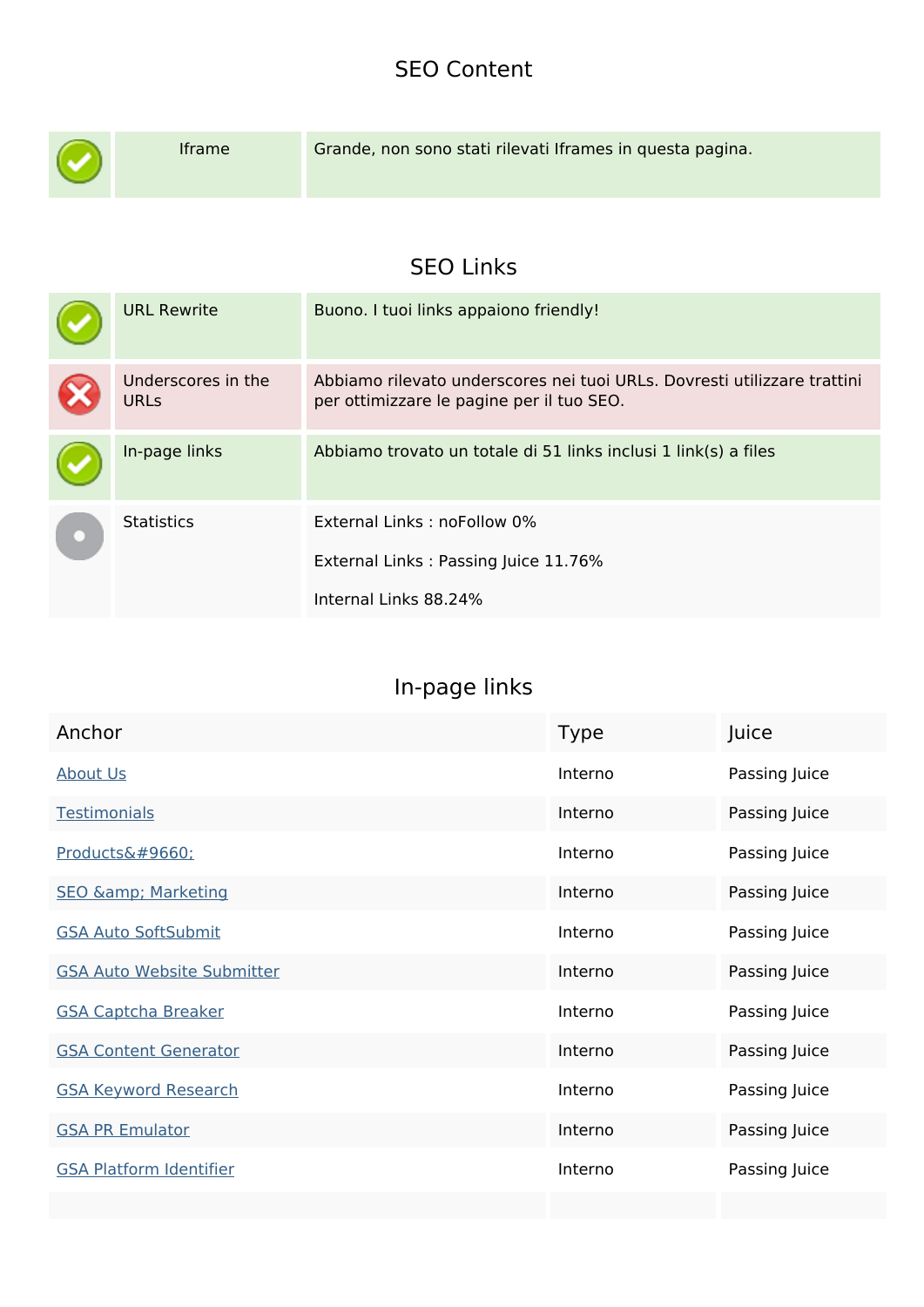# **In-page links**

| <b>GSA SEO Indexer</b>                  | Interno | Passing Juice |
|-----------------------------------------|---------|---------------|
| <b>GSA Search Engine Ranker</b>         | Interno | Passing Juice |
| <b>GSA URL Redirect PRO</b>             | Interno | Passing Juice |
| <b>GSA Website Contact</b>              | Interno | Passing Juice |
| <b>Science</b>                          | Interno | Passing Juice |
| <b>Advanced Pathway Painter</b>         | Interno | Passing Juice |
| <b>GENOM 2005</b>                       | Interno | Passing Juice |
| <b>GSA Image Analyser Batch Edition</b> | Interno | Passing Juice |
| <b>GSA Image Analyser</b>               | Interno | Passing Juice |
| <b>GSA Object Counter</b>               | Interno | Passing Juice |
| Other                                   | Interno | Passing Juice |
| <b>GSA AV Guard</b>                     | Interno | Passing Juice |
| <b>GSA Backup Manager</b>               | Interno | Passing Juice |
| <b>GSA Buchhalter</b>                   | Interno | Passing Juice |
| <b>GSA File Rescue</b>                  | Interno | Passing Juice |
| <b>GSA Image Spider</b>                 | Interno | Passing Juice |
| <b>GSA News Reader</b>                  | Interno | Passing Juice |
| <b>GSA Photo Manager</b>                | Interno | Passing Juice |
| <b>GSA Proxy Scraper</b>                | Interno | Passing Juice |
| <b>GSA Radio Stream Recorder</b>        | Interno | Passing Juice |
| <b>GSA Rental Pro</b>                   | Interno | Passing Juice |
| <b>Freeware</b>                         | Interno | Passing Juice |
| <b>GSA Intelligent Control System</b>   | Interno | Passing Juice |
| <b>GSA Object Motion Control</b>        | Interno | Passing Juice |
| Staff-FTP                               | Interno | Passing Juice |
| Forum                                   | Interno | Passing Juice |
| <b>Manuals</b>                          | Interno | Passing Juice |
| Contact                                 | Interno | Passing Juice |
|                                         |         |               |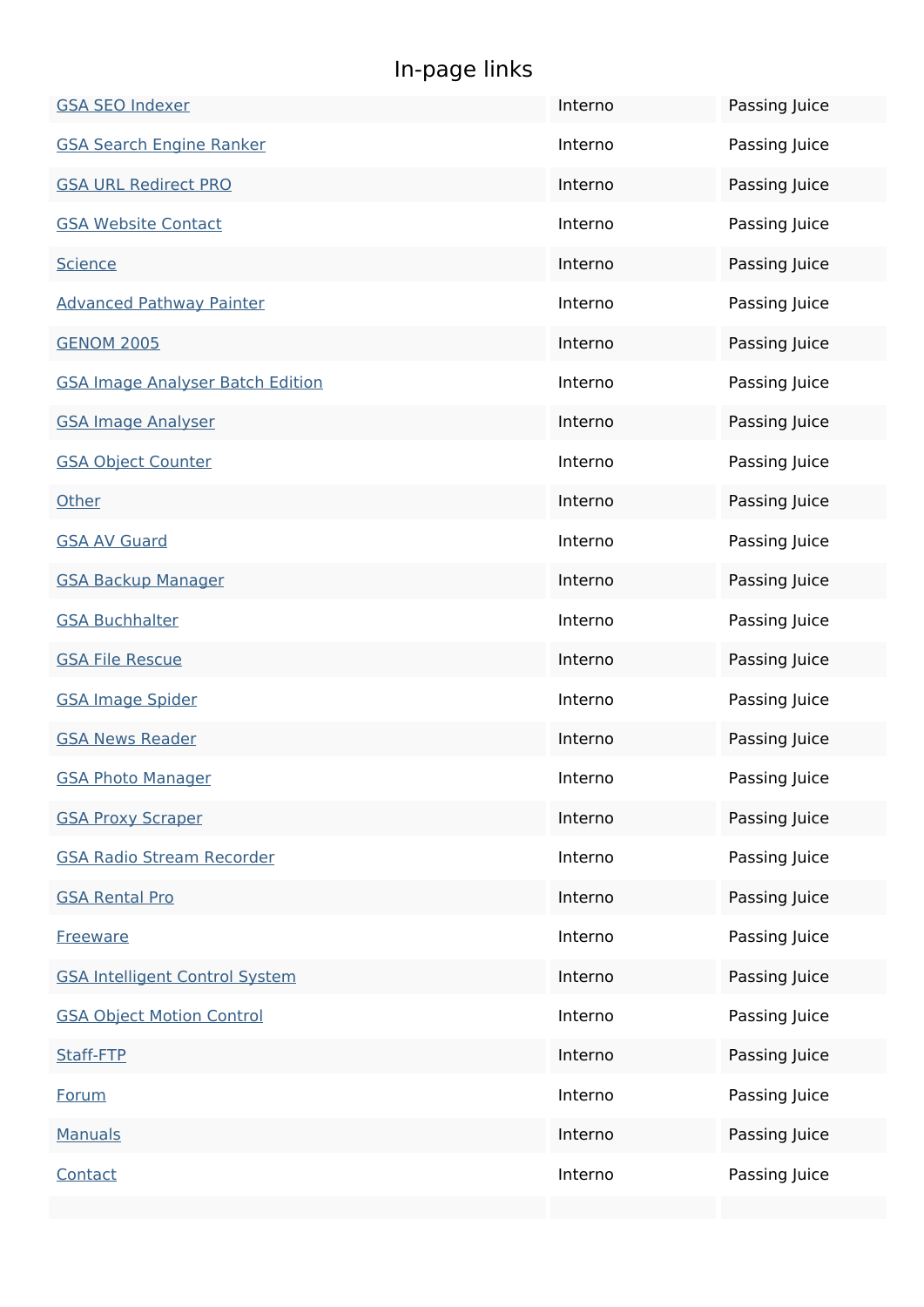#### **In-page links**

| Contact us for more    | Interno | Passing Juice |
|------------------------|---------|---------------|
| Robin                  | Externo | Passing Juice |
| <b>TrustPilot</b>      | Externo | Passing Juice |
| <b>Lucio Plays</b>     | Externo | Passing Juice |
| tiket bola             | Externo | Passing Juice |
| <b>GSA Forum</b>       | Interno | Passing Juice |
| <b>Alex Read</b>       | Externo | Passing Juice |
| <b>Nila</b>            | Externo | Passing Juice |
| Imprint                | Interno | Passing Juice |
| <b>Privacy Policy</b>  | Interno | Passing Juice |
| <b>FAQ</b>             | Interno | Passing Juice |
| <b>Be an Affiliate</b> | Interno | Passing Juice |

## **SEO Keywords**

Keywords Cloud updates e-mail customers new

development software rostock provide cost **gsa** 

#### **Consistenza Keywords**

| Keyword     | Contenuto      | Title | Keywords | Description | Headings |
|-------------|----------------|-------|----------|-------------|----------|
| gsa         | 4              |       | ×        |             |          |
| software    | $\overline{4}$ | ar a  |          |             |          |
| development | 4              | ×     | ×        | ×           |          |
| customers   | 3              | ×     | ×        | ×           |          |
| e-mail      | っ              | ×     | ×        | ×           | ×        |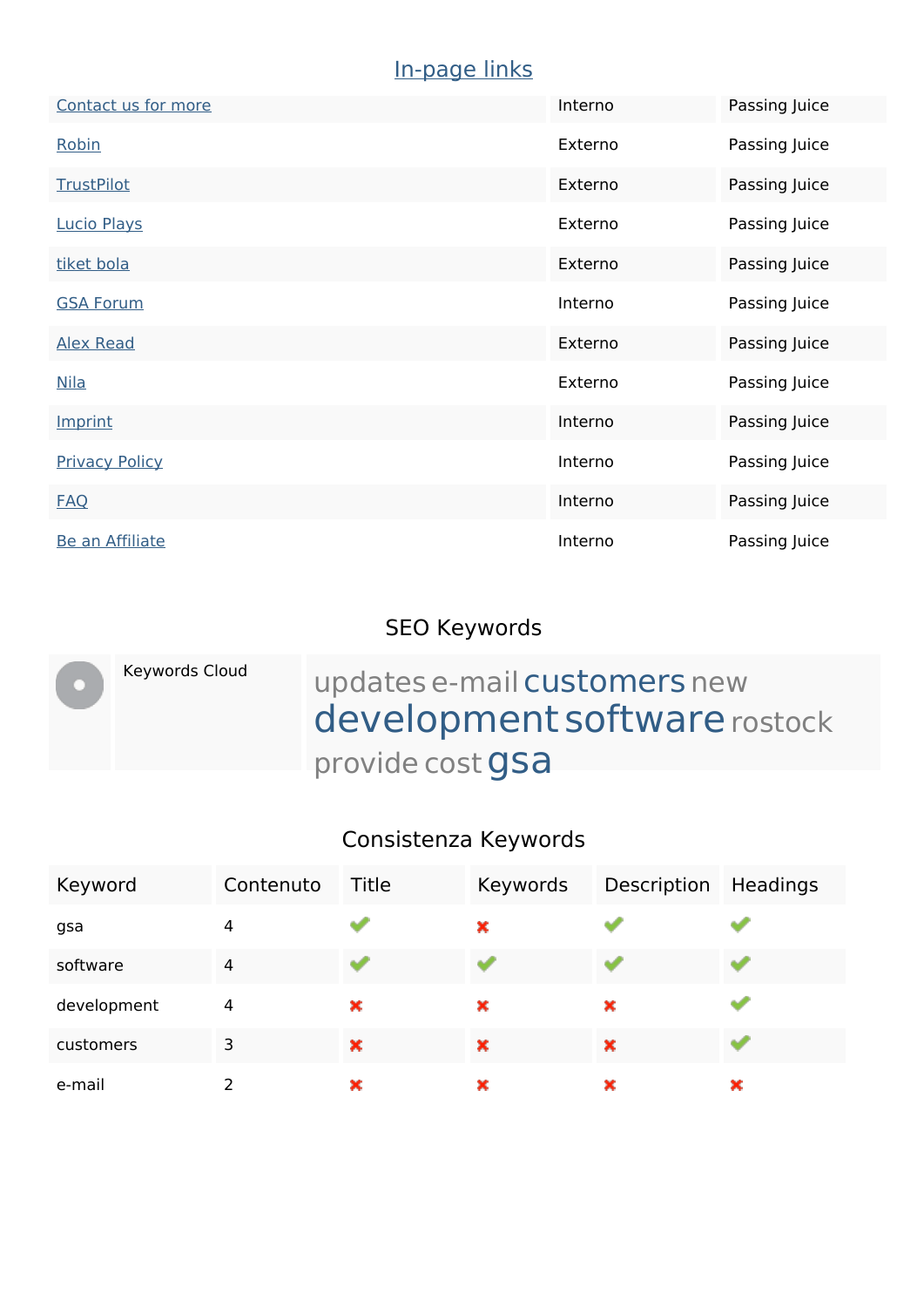## **Usabilita**

| Url                | Dominio: gsa-online.de<br>Lunghezza: 13              |
|--------------------|------------------------------------------------------|
| Favicon            | Grande, il tuo sito usa una favicon.                 |
| Stampabilita       | Non abbiamo riscontrato codice CSS Print-Friendly.   |
| Lingua             | Buono. La tua lingua dichiarata en.                  |
| <b>Dublin Core</b> | Questa pagina non sfrutta i vantaggi di Dublin Core. |

#### **Documento**

| Doctype                         | <b>HTML5</b>                                                                                                                                                                                                                                                                        |
|---------------------------------|-------------------------------------------------------------------------------------------------------------------------------------------------------------------------------------------------------------------------------------------------------------------------------------|
| Encoding                        | Perfetto. Hai dichiarato che il tuo charset e UTF-8.                                                                                                                                                                                                                                |
| Validita W3C                    | Errori: 0<br>Avvisi: 0                                                                                                                                                                                                                                                              |
| <b>Email Privacy</b>            | Grande. Nessun indirizzo mail e stato trovato in plain text!                                                                                                                                                                                                                        |
| Deprecated HTML                 | Deprecated tags<br>Occorrenze<br>3<br>$u$<br>Tags HTML deprecati sono tags HTML che non vengono piu utilizzati. Ti<br>raccomandiamo di rimuoverli o sostituire questi tags HTML perche ora<br>sono obsoleti.                                                                        |
| Suggerimenti per<br>velocizzare | Eccellente, il tuo sito web non utilizza nested tables.<br>Perfetto. Nessun codice css inline e stato trovato nei tags<br>HTML!<br>Grande, il tuo sito web ha pochi file CSS.<br>Perfetto, il tuo sito web ha pochi file JavaScript.<br>Perfetto, il vostro sito si avvale di gzip. |